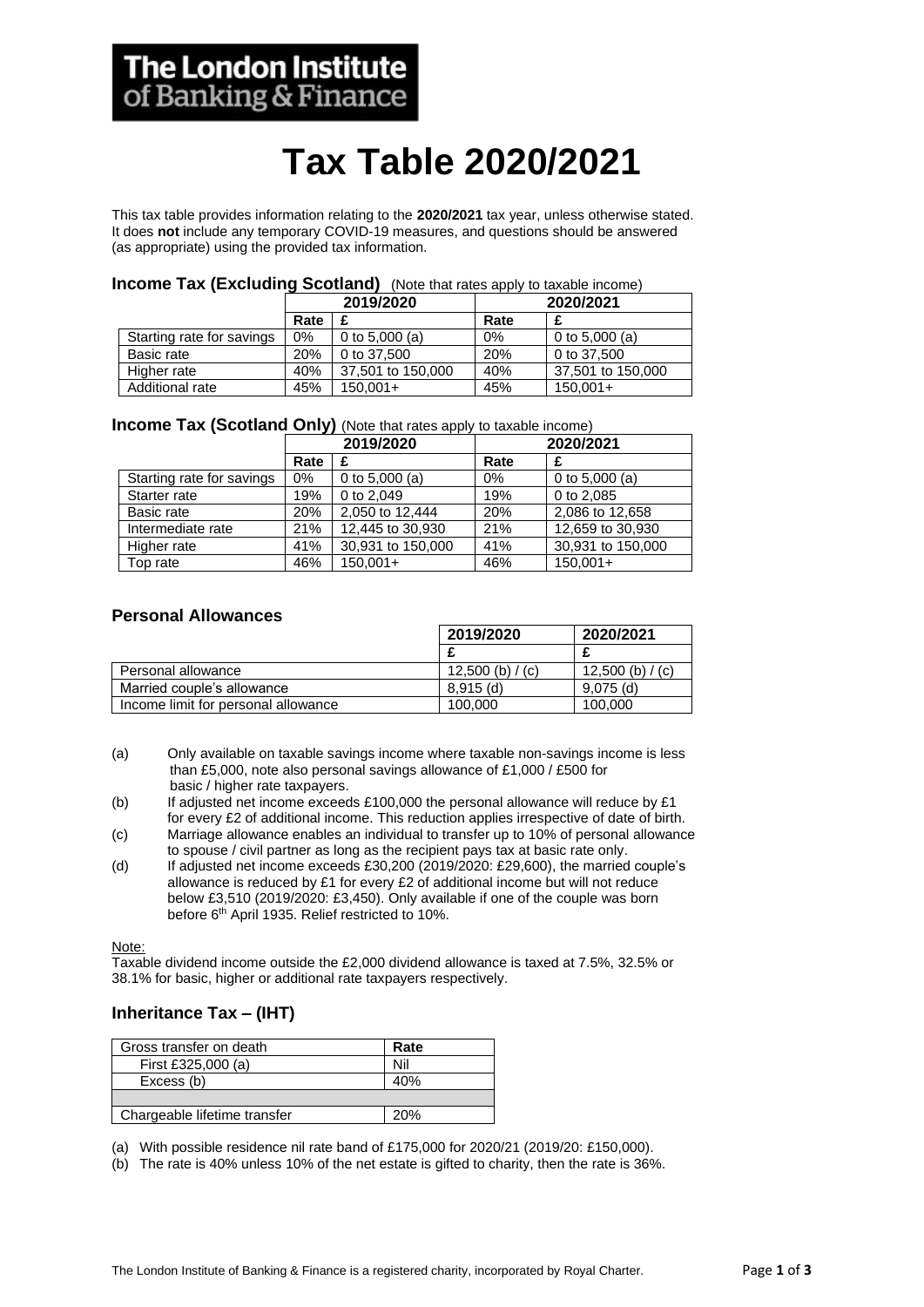**Gifts £**

| Annual exemption      | 3.000 |
|-----------------------|-------|
| Small gifts exemption |       |

Gifts in consideration of marriage:

| from parents (per parent)           | 5,000 |
|-------------------------------------|-------|
| from grandparents (per grandparent) | 2,500 |
| from others (per person)            | 1.000 |

Reduction on tax charge for gifts within 7 years of death:

| Years between gift and<br>death | % of death rate tax payable |
|---------------------------------|-----------------------------|
| $0 - 3$                         | 100%                        |
| $3 - 4$                         | 80%                         |
| $4 - 5$                         | 60%                         |
| $5 - 6$                         | 40%                         |
| $6 - 7$                         | 20%                         |
| After Year 7                    | Exempt                      |

## **Capital Gains Tax – (CGT)**

|                      | Rate  | 2019/20                                             | Rate      | 2020/21                                             |
|----------------------|-------|-----------------------------------------------------|-----------|-----------------------------------------------------|
| Annual exempt amount | 0%    | £12,000                                             | 0%        | 12.300                                              |
| Chargeable gains     | 10%*  | On gains falling within<br>basic rate band.         | $10\%$ *  | On gains falling within<br>basic rate band.         |
|                      | 20%** | On gains falling within<br>higher / additional rate | $20\%$ ** | On gains falling within<br>higher / additional rate |
|                      |       | band.                                               |           | band.                                               |

\*18% for residential property not subject to private residence relief.

\*\*28% for residential property not subject to private residence relief.

## **Stamp Duty Land Tax – (SDLT)**

**The following rates will be charged on the element of the residential property purchase price within each tax band:**

| Rate | Value of property     |  |
|------|-----------------------|--|
| 0%   | $0 - £125,000*$       |  |
| 2%   | £125,001 - £250,000*  |  |
| 5%   | £250,001 - £925,000*  |  |
| 10%  | £925,001 - £1,500,000 |  |
| 12%  | £1,500,001 and over   |  |

\*First-time buyers will be exempt from SDLT on properties with a purchase price of £300,000 or less. SDLT at the rate of 5% will apply to the excess over £300,001 to £500,000. Standard rates apply to £500,001 and above.

## **Land Transaction Tax (Wales) – (LTT)**

**The following rates will be charged on the element of the residential property purchase price within each tax band:** 

| Rate  | Value of property     |
|-------|-----------------------|
| $0\%$ | $0 - £180,000$        |
| 3.5%  | £180,001 - £250,000   |
| 5%    | £250.001 - £400.000   |
| 7.5%  | £400,001 - £750,000   |
| 10%   | £750,001 - £1,500,000 |
| 12%   | £1,500,001 and over   |

There is no additional exemption for first-time buyers in Wales.